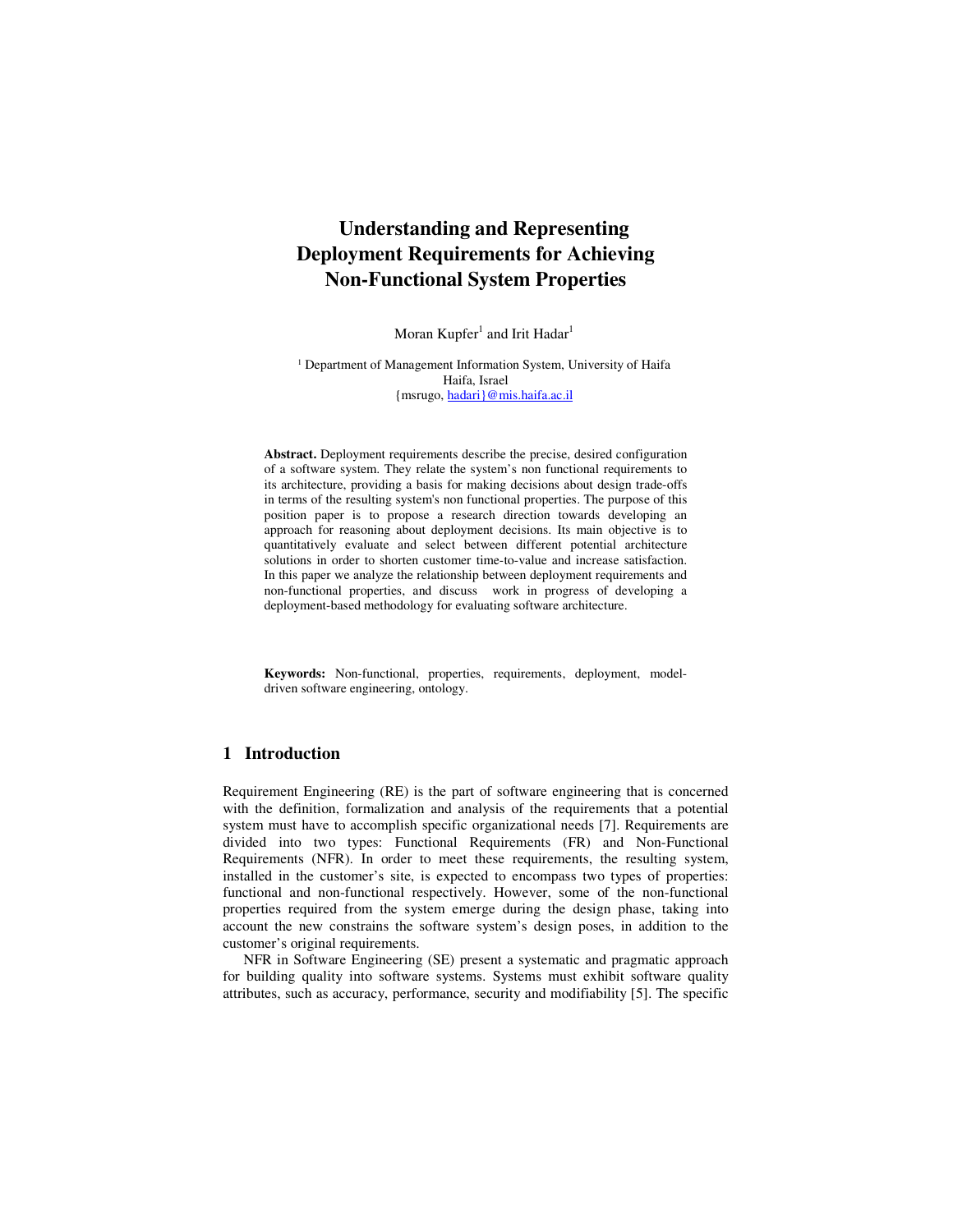non-functional deployment requirements (NFDR), which are all NFR related to deployment, are often not included in the original software requirements; part of the reason is that these requirements are not always known until the developers start designing the system [2]. The importance of NFR, and specifically of NFDR, stems from their contribution to the overall quality of the resulting system. When defined, they are usually detailed at the system level; when not defined, they are derived from other requirements, thus it is hard to formally represent them at all levels and determine whether they can be met.

This position paper presents an ongoing research, aimed at exploring the field of software systems deployment requirements and the resulting non-functional properties. The research main goal is to find ways to formally represent and validate NFDR. More specifically, the objectives of this investigation include: (1) developing ontology and a symbolic representation for formally representing and managing deployment requirements; (2) deriving component deployment requirements from the system's requirement; (3) understanding and capturing designers' reasoning in deployment decision making; and, (4) defining a set of measures adequate for supporting deployment decision making.

This paper is organized as follows: Section 2 presents the background including literature review with regard to the issues of NFR and deployment; Section 3 focuses on the research objectives and questions; Section 4 presents the study design; the preliminary results are presented in Section 5; and finally, Section 6 summarizes the expected contribution of this study.

## **2 Theoretical Background**

#### **2.1 Non-Functional Requirements**

NFR are typically described as attributes of a system that contribute to the overall quality of the product [14]. These attributes include quality of service parameters and system properties However, NFR are usually hard to unambiguously define, represent and manage.

Once NFR are defined, they serve as selection criteria for choosing among different design choices. Errors of NFR omission are acknowledged to be among the most expensive and difficult to correct [14]. Poorly defining NFR leads to low quality solution and thus user low satisfaction and interest in the resulting system. In order to overcome this problem, several formalizations to NFR have been made over the years. For example, many researchers agree that developing formal definitions of NFR using the Goal Concept helps to evaluate whether they can be met (e.g. [6], [7] and [14]). The Goal Concept [14] is relevant for the elicitation, elaboration, structuring, specification, analysis, negotiation, documentation and modification of stakeholder's requirements. It is divided into 4 types of goals:

- 1. Functional Goals services that the software is expected to deliver.
- 2. Non-Functional Goals quality requirements that the software should satisfy.
- 3. Hard Goals objective satisfaction verification, established using formal verification techniques.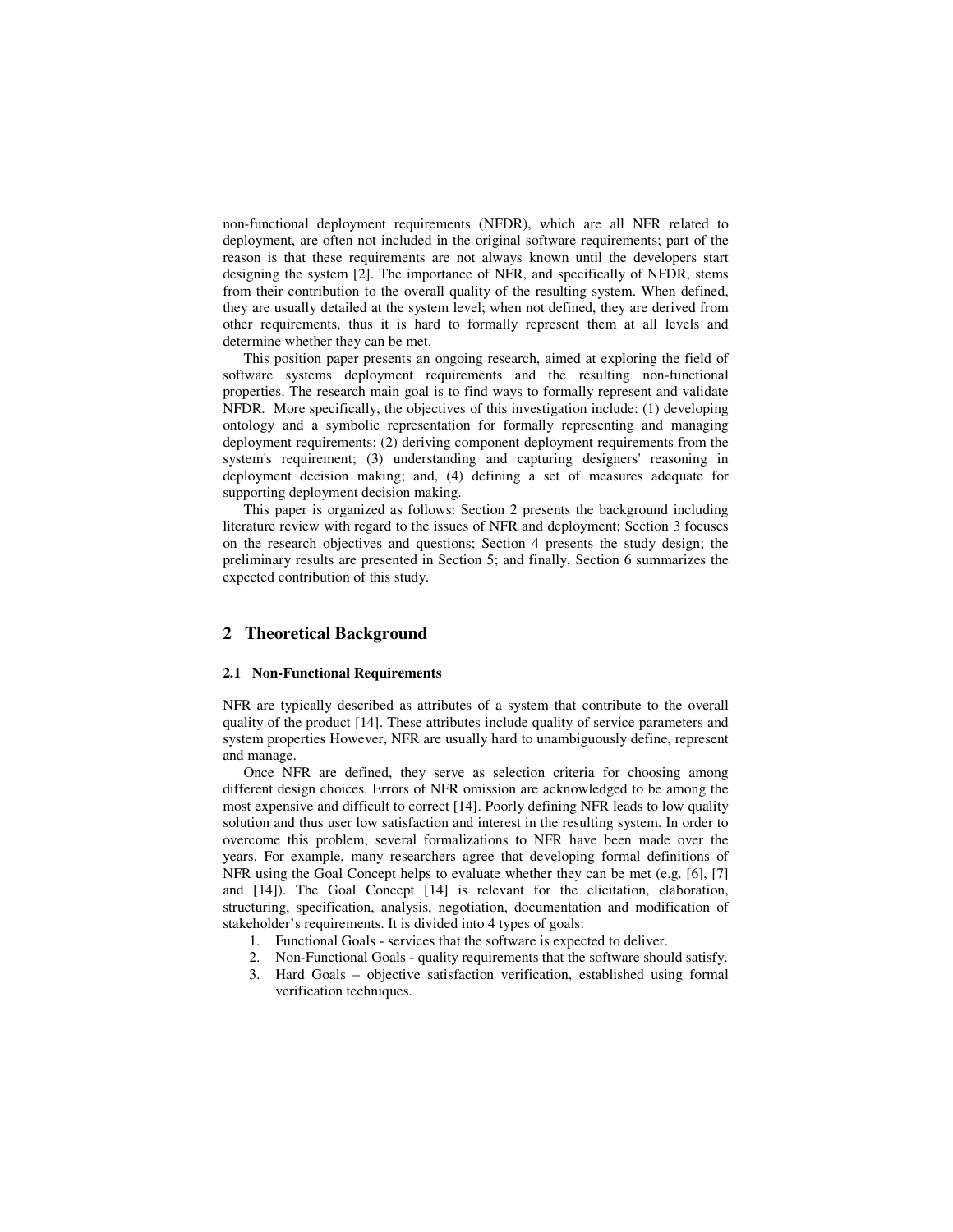4. Soft Goals – similar to hard goals, except that the criteria for whether it is achieved depend on customer satisfaction rate.

Knowing which qualities are needed to fulfill each goal is essential for developing correct and adequate systems [1]. There are many types of NFR frameworks within the Goal Concept approach, such as: A Process-Oriented Framework where goals represent NFR, design decisions and arguments in support or against other goals [14]; An Agent-Oriented Framework where goals are used to model agents' relationships and eventually link organizational needs to system requirements [7]; and, Goal-Directed Framework where a goal is a non-operational objective to be achieved by the composite system [6]. The goal of all types of framework is to help integrating NFR into the software development process. The framework itself is a tool designed to help evaluating, during system development, whether the NFR can be met.

In summary, NFR have limitations, many of which stem from their definition problem. One way to overcome the definition limitation was introduced by the literature using different formalization methods based, for example, on the Goal Concept presented above. Such formalization frameworks may enable to unambiguously define and evaluate: (1) whether a specific set of NFR can be met; and, (2) the effect they are expected to have on the resulting system. One of the objectives of our research is to study this and other frameworks and, based on them, find a specific solution for representing and validating deployment requirements.

#### **2.2 Deployment Requirements**

After developing a software system, all the activities that make it available for use are called software deployment [4]. Researchers refer to software deployment as a process which consists of several interrelated activities with possible transitions between them (e.g., [4] and [17]). Deployment is also defined as the processes between acquisition of software and execution of software [17], and can be characterized as the transformation of one software system configuration to another, based on the set of property values [9]. Deployment is the first step of component management life cycle, after development is completed. It is made up of component publishing, discovery, dependency resolution, downloading, installation, configuration and launching [9]. A deployment process covers post-development activities such as release, install, configure, plan, launch, de-install and de-release [12]. We will focus at the deployment requirements for the release activity, which is the interface of the deployment process with the development process.

The release activity [4] must determine the resources required by a software system to correctly operate at the target site. It must also collect the information that is necessary for carrying out subsequent activities of the deployment process; this information may be derived from a variety of sources including the developers' knowledge about the system structure and operation, the customer's knowledge about the current deployed applications and computational environment at the customer site, etc.

Deployment requirements are a type of NFR, thus face similar challenges. For example, some researches (e.g. [3]) suggest that NFR do not relate to a specific component and cannot be evaluated without observing the system as a whole.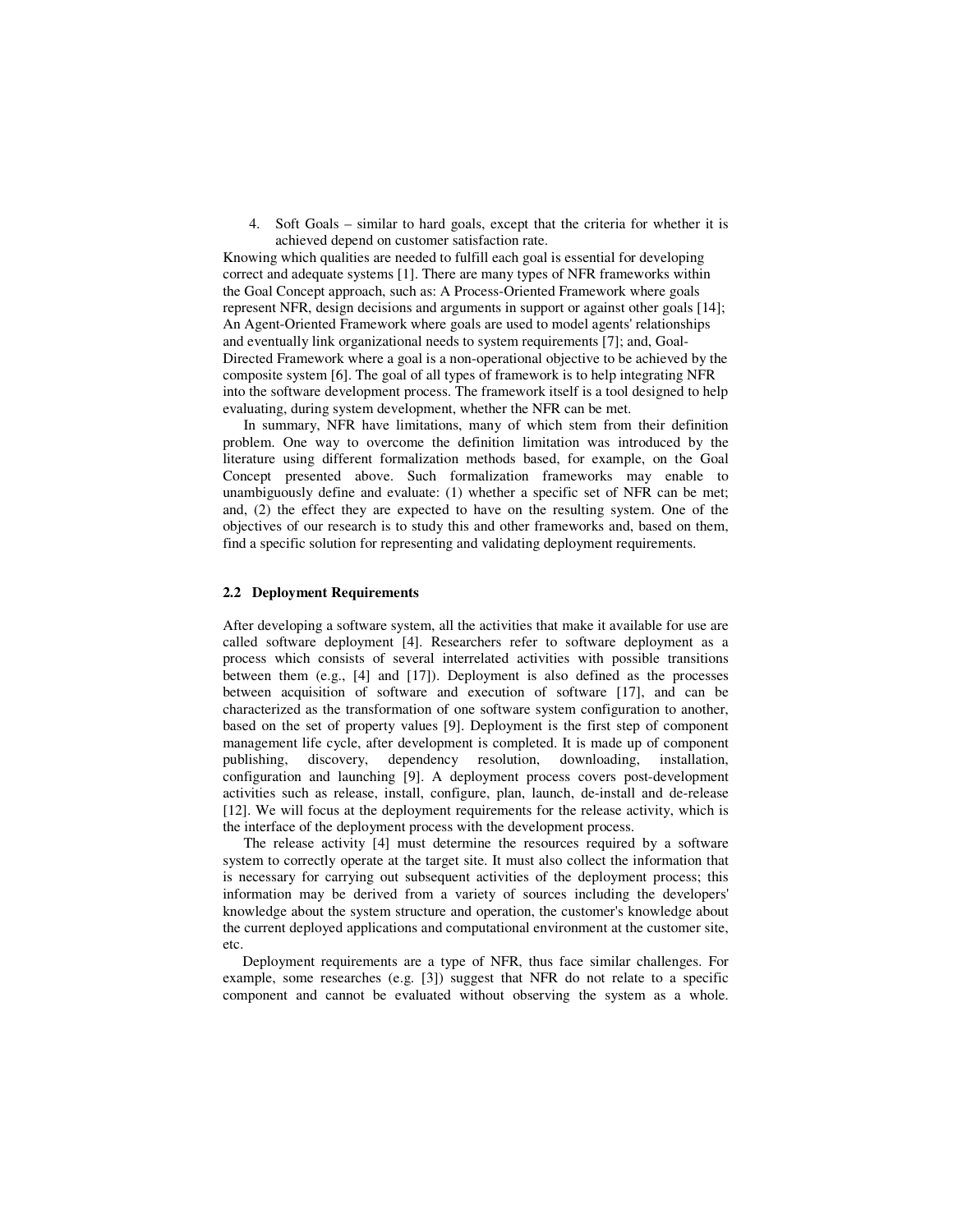Moreover, NFR are defined in general and cannot be viewed as a single requirement but as a collection of requirements. Nevertheless, in the context of NFDR it is important to be able to define deployment requirements for a single component, for purposes such as deploying alternative combinations of components [12], or adding/removing a specific component to/from an existing deployed system, etc.

The Software Deployment Descriptor (SDD) project [16] of the Organization for the Advancement of Structured Information Standards (OASIS) defines the attributes of a deployable component and its infrastructure, providing a model driven approach for installation, configuration and change management of applications in order to make good deployment decisions regarding a specific component. Lau and Ukis [13] suggest augmenting component's interface with metadata describing the component's behavior in order to understand its run-time behavior and thus help to deploy the component. According to them, deciding how to deploy a component depends much on its behavior, which is usually unknown, thus they emphasize the crucially of the designer's experience for making such decisions.

In our work we aim at capturing expert designers' reasoning in this context, in a way that will support others in making good deployment decision. For this aim a representational framework and relevant ontology will be developed, based on existing modeling frameworks. Ontology describes the concepts and relationships that are important in a particular domain, providing a vocabulary for that domain as well as a computerized specification of the meaning of terms used in the vocabulary [15]. Basically, ontology provides shared software engineering concepts- what they are, how they are related and can be related to one another, for representing and communicating software engineering knowledge [8]. To the best of our knowledge, no current ontology and no formal definition for deployment requirements exist.

#### **2.3 Model-Based Representation**

Abstraction, which is one of the most basic principles of software engineering, can be supported by visual models. Models provide an abstract representation of the developed system and can be iteratively refined and finally transformed into a technical implementation, i.e., a software system.

Model-Driven Software Development (MDSD) is an SE approach, consisting of the application of models and model technologies for elevating the level of abstraction at which developers create and evolve software. This approach is aimed at both simplifying (making it easier for the developer) and formalizing (standardizing, so that automation is possible) the various activities and tasks that comprise the software life cycle. MDSD imposes structure and common vocabularies so that its artifacts are useful for their main purpose in their particular stage in the life cycle, for the underlying need to: 1) link between related artifacts and 2) serve as a communication medium between participants in the project [10].

In MDSD, models are used for many purposes, including reasoning about problem and solution domains and documenting the stages of the software life cycle; the result is improved software quality and time-to-value, as well as reduced costs.

Component models technologies have been developed for supporting the processes of development and handling of complex software systems, allowing the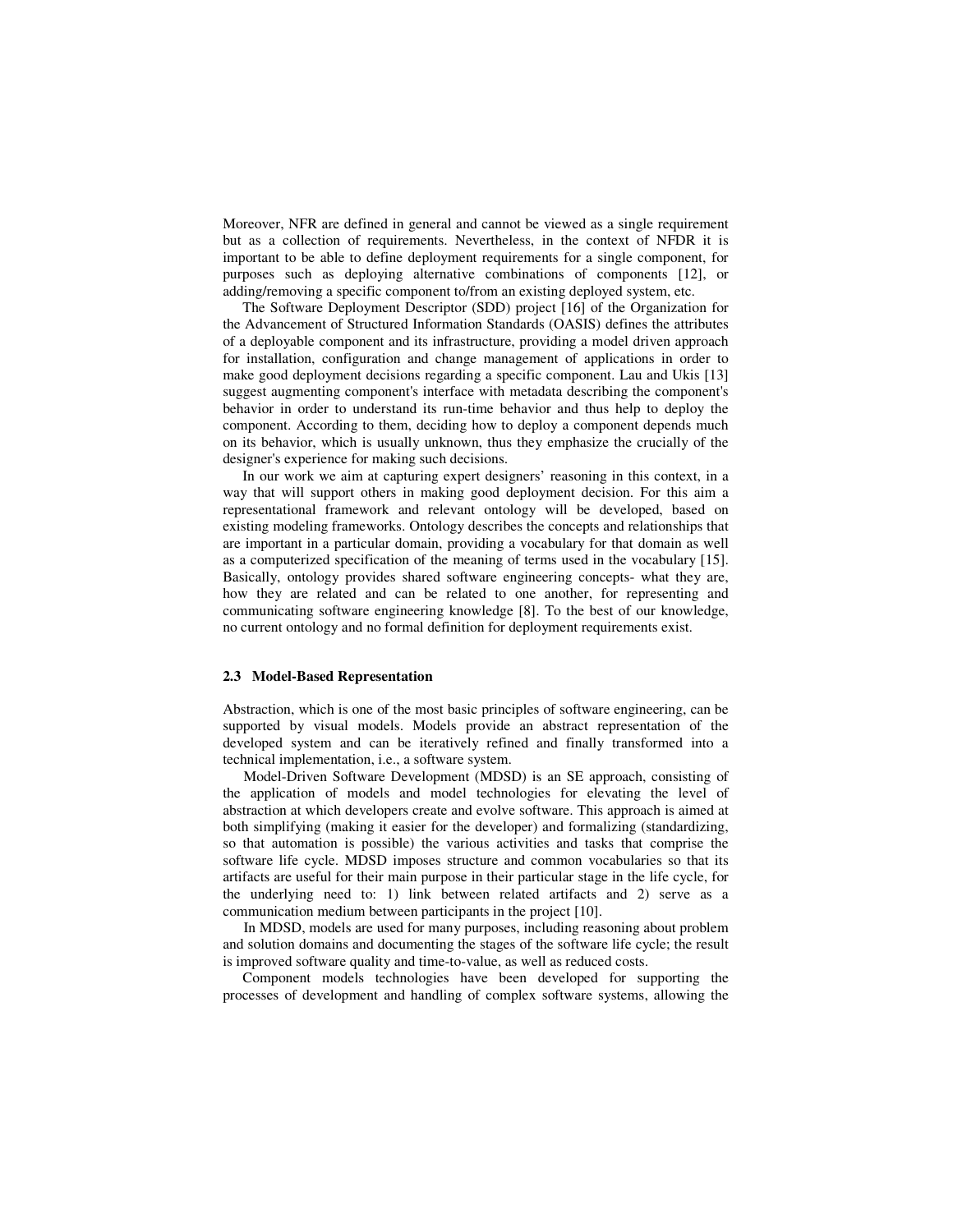decomposition of systems and the use of software components in a distributed processing environment [11]. In this research we aim to embed formal representation of deployment required properties within the architectural artifact of component models.

Deployment of systems' component is one of the most burning problems for the majority of component models (e.g., [3], [11] and [12]). To deploy a componentbased system, each component must first be instantiated, then interconnected and configured. Defining the requirements for deployment involves identifying the components' non-functional requirements for achieving the systems' non-functional properties.

# **3 Objectives and Questions**

The main objective of this research is developing a formal framework for modelbased representation of requirements related to deployment, which are NFR in nature. It will be based on frameworks from literature, using existing visual representations, expanding and adapting them to this use and basing them on proper ontology.

In addition, this research aims at understanding deployment decisions reasoning as a basis for supporting deployment requirements management and usage. For this aim, software designers are observed and questioned when making deployment related decisions. Furthermore, a full literature survey is conducted for learning about suggested deployment strategies. Based on observations and literature, the research objective is to understand and model deployment reasoning and develop a corresponding formal representation, which will be easy to use and comprehend by the relevant stakeholders.

Deployment decisions should be made in light of a target function, aiming for high quality of the system deployed under given constraints. However, in order to support deployment decisions it is essential to identify concrete measures as a basis for decision making and evaluation of the proposed solutions. Such measures can be static (e.g. component coexistence and dependencies) and dynamic (e.g. load, performance, volume). This research aims at identifying the relevant measures that influence and are influenced by deployment decisions, in order to provide guidance in deployment decision making.

Another objective is to examine the possibility of deriving deployment requirements to individual components. For this aim we empirically explore whether such derivation of NFDR from system to component is possible, and if so – how.

- The research focuses on the following questions:
- (1) What are NFDR?
- (2) How can NFDR be formally represented within a model-driven software development framework?
- (3) What are the considerations and reasoning underlying deployment decisions?
- (4) What measures influence and are influenced by deployment decisions?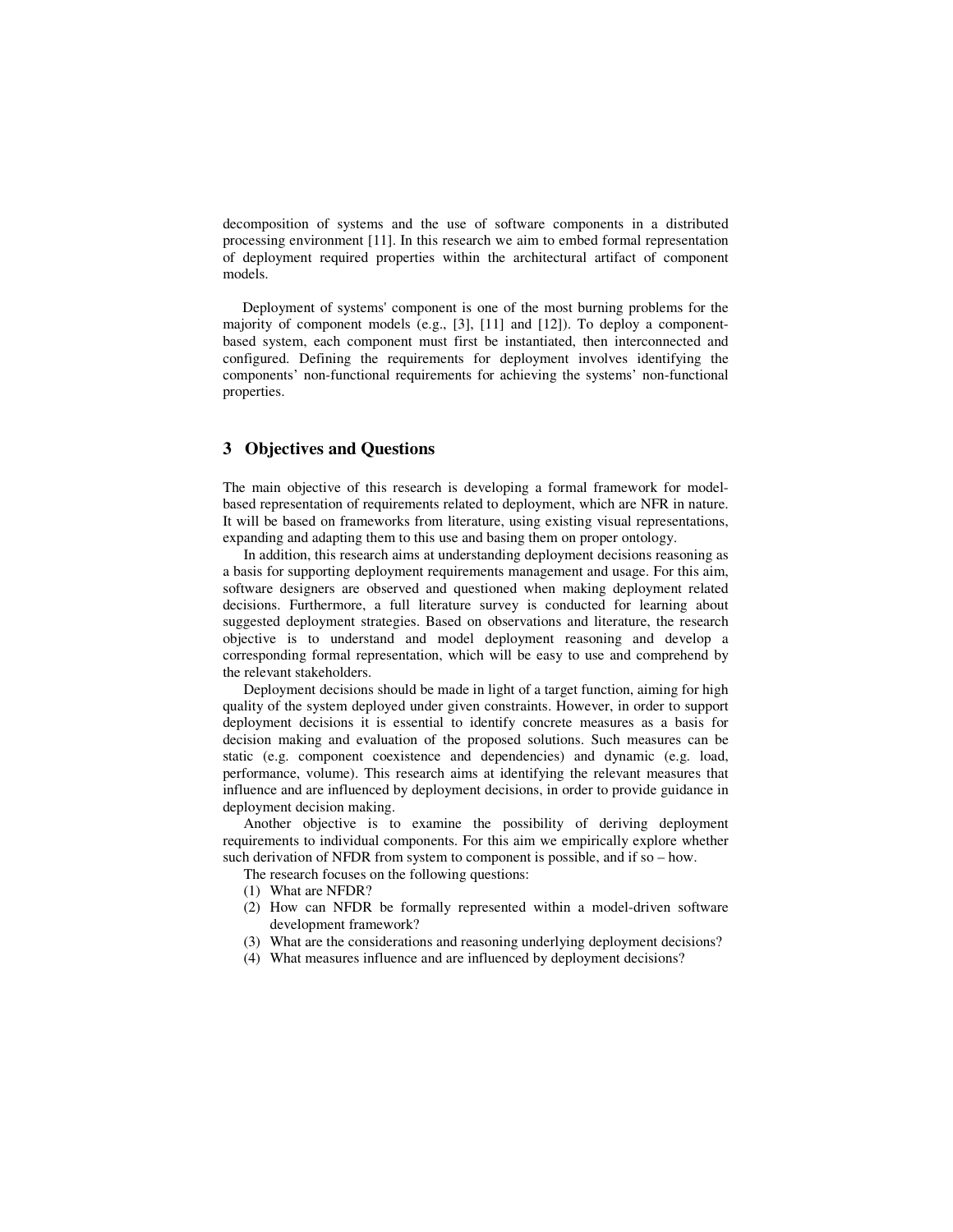# **4 Research Method and Settings**

This ongoing research explores current practices in research and industry for supporting requirements and representing information in architecture solutions. A field study is being performed for observing and interviewing designers during their deployment decision making. The case study is conducted in a large IT management software provider company which applies development methodologies emphasizing architecture. The study participants include R&D, design and implementation groups, all involved in the deployment of a security product. The data collection is conducted using interviews and observations.

In order to understand deployment, a better understanding of the policy and coordination modeling needs to be achieved. Qualitative research methods and tools are used to uncover and understand what lies behind the deployment decision making process. Specifically, the grounded theory approach used in this study is a qualitative research method that collects data about a phenomenon from its natural settings, in order to ground the findings or formulated theories in the field, with the researcher serving as the main research instrument. The purpose of the grounded theory method is to build a theory that is faithful to and illuminates the area under study [18].

## **5 Preliminary Results**

The first stage for representing NFDR is to understand their relation to the systems' NFP. This enables representing them in architectural terms (i.e. components and connectors) as well as identifying a process for evaluating and choosing between different deployments choices (i.e. reflecting the reasoning behind deployment decisions).

Figure 1 presents a conceptual model for understanding the relations between requirements and architecture in the Component-Based Software Engineering approach as extracted from the field. A specific NFR, provided by a stakeholder, may be used for deriving NFDR, which are realized into component NFP, and thus can be assessed.



**Fig. 1.** From requirement to architecture: The deployment perspective

For example, a customer requests the following NFR: sending a message through the system will occur in less than a defined time unit. This specific NFR constrains the system NFP SEND\_MESSEGE to the requested time unit. The NFDR derived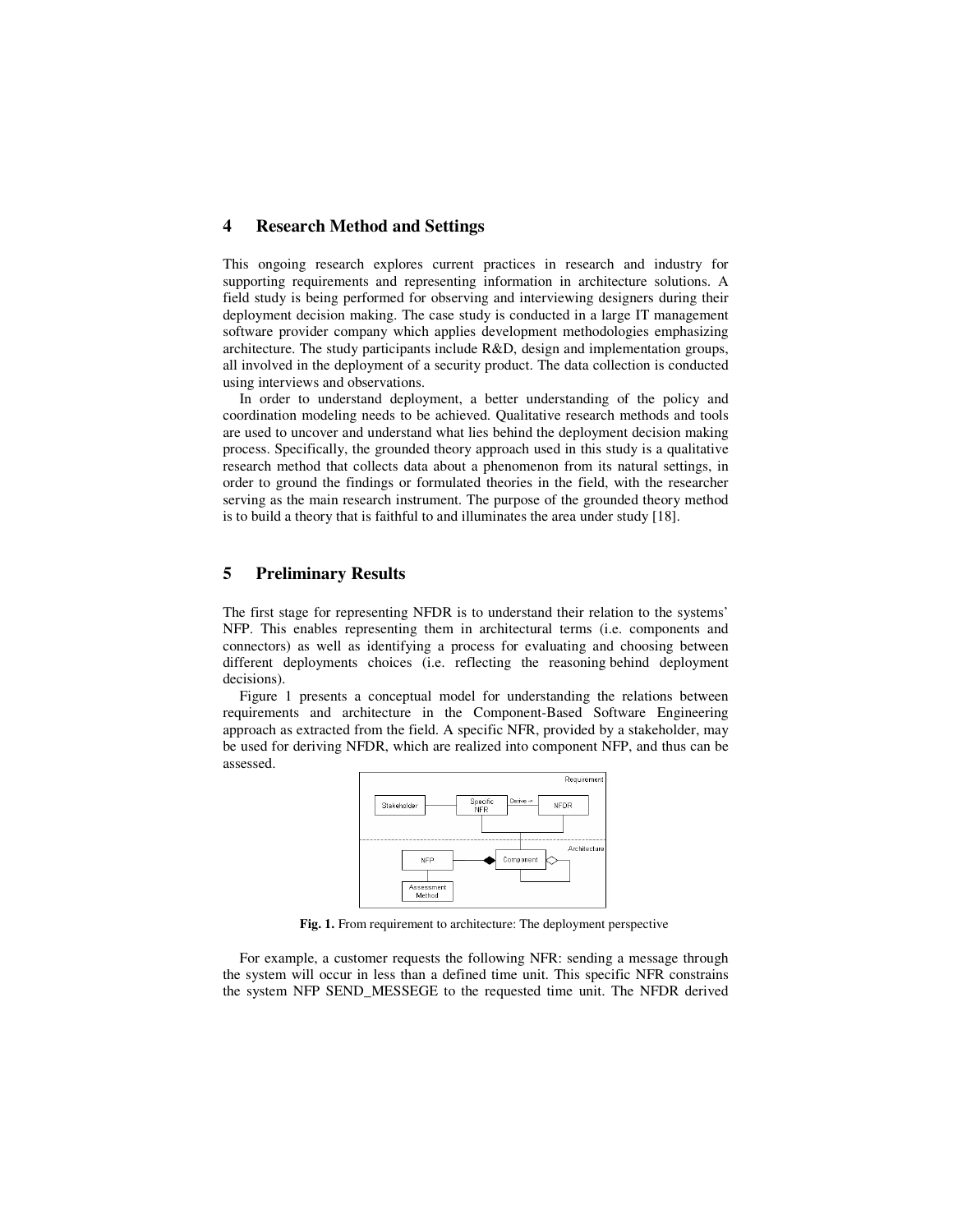from this NFR define the required system's NFP configuration setting (such as memory usage, disk usage, load balance etc.), for achieving the NFP constraint. Since there can be more than one configuration, it is required to perform evaluation analysis for choosing the most suitable NFDR.

The evaluation analysis uses the assessment method, which takes into consideration the most influential measurement (as perceived by the designers) and the component's NFP involved, in order to evaluate the required satisfaction level.

Figure 2 presents a conceptual model for transforming NFR into a software solution. The NFDR are derived from the customer's NFR, and define configuration setting for system's NFP. This leads to possible architecture models. Then, an evaluation analysis is applied to choose between them. Finally, the most satisfying architecture model is selected.



**Fig. 2.** The transformation process from requirements to solution architecture

The conceptual models presented above enable understanding NFDR and their relation with system NFP, as well as representing them in architectural terms. Further exploration of the transformation process will enable to develop an evaluation process, encompassing relevant measures for choosing between different deployment choices. This phase is currently taking place within our research work.

#### **5 Conclusion**

In this paper we presented an ongoing research work for understanding and representing deployment requirements in order to achieve predefined non-functional properties, as well as some preliminary results obtained so far. The final results of this study will offer a methodology for defining, representing and validating NFDR in model-driven software development projects. This methodology will enable to evaluate different architecture solutions and deployment configurations prior to the installation of the system at the customer's site. Such methodology is expected to reduce time investment in deployment decision making and increase the quality of the deployment process and the deployed systems, both in terms of customer's experience and deployment team support.